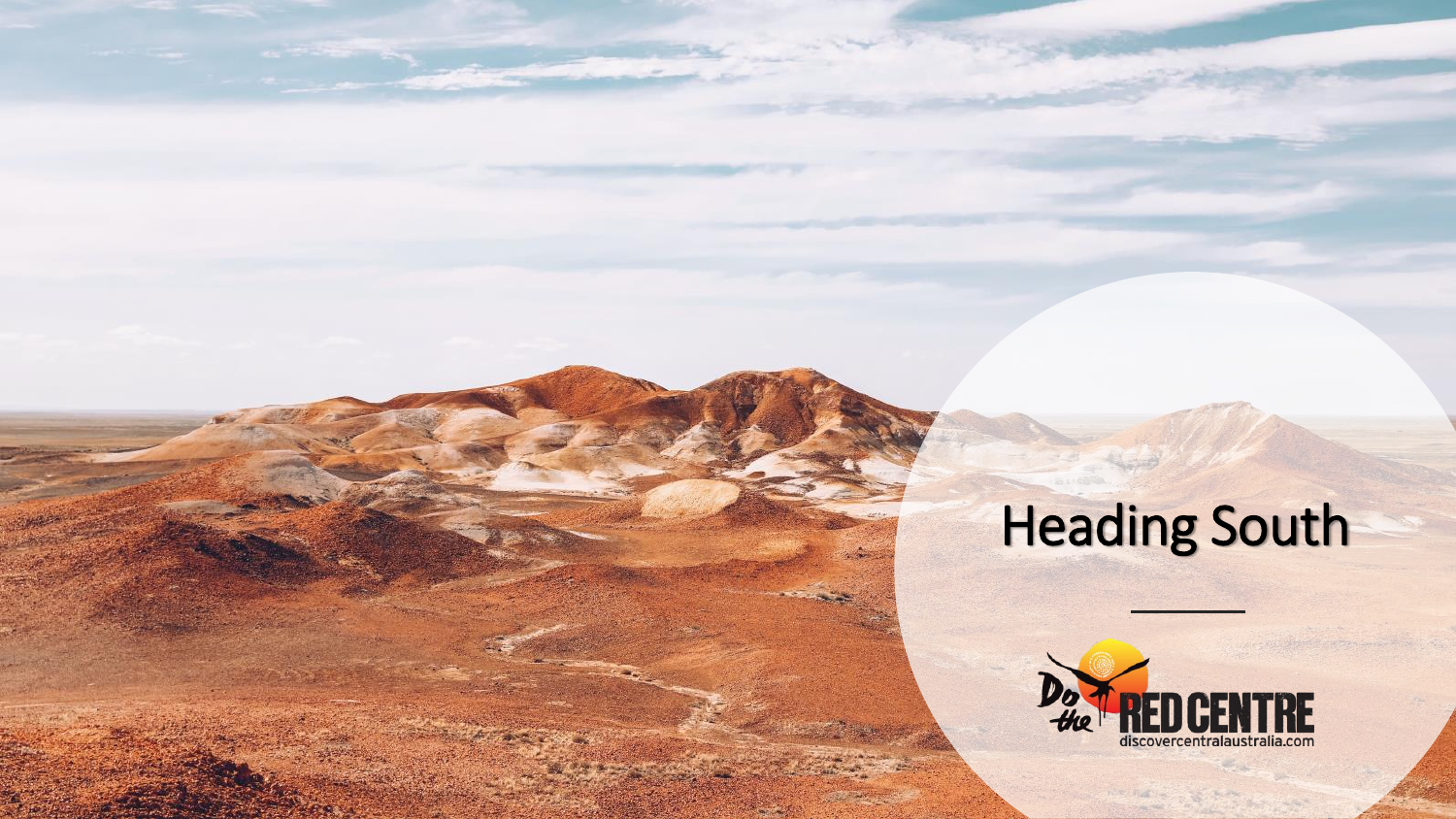After an amazing time spent in Alice Springs, it's time to hit the road and head down south!

Jump on the Stuart Highway and make your way towards Uluru-Kata Tjuta National Park. Along the way make rest stops at Stuarts Well, Erldunda Roadhouse and Curtin Springs – all fully equipped with fuel, food and drinks, facilities and stunning views. The Uluru-Kata Tjuta Cultural Centre is a great place to start your exploration of the Uluru-Kata Tjuta National Park. At the Centre you will find lots of information about activities in the park as well as an introduction to Anangu culture.

The Anangu people are Uluru's traditional custodians and have lived in the area for at least 22,000 years. At the Centre you can purchase Anangu art, watch craft demonstrations, or join a bush tucker session and guided walk.

There are many ways to see Uluru. Check out The Mala Walk, which is wheelchair-friendly, and takes you to the caves of the Mala people and to the sacred Kantju Gorge, a quiet waterhole at the base of a dramatic rock face. Only 90 minutes (return), along the way you will also see examples of Anangu rock art and learn about their creation beliefs.

Places to stay are all within the Ayers Rock Resort. Choose from self-contained apartments, hotels, a five-star luxury wilderness camp, backpacker rooms or a campground with sites and cabins. Try a new dining option every night, such as the open-air barbecue where you can buy and cook your own steak.

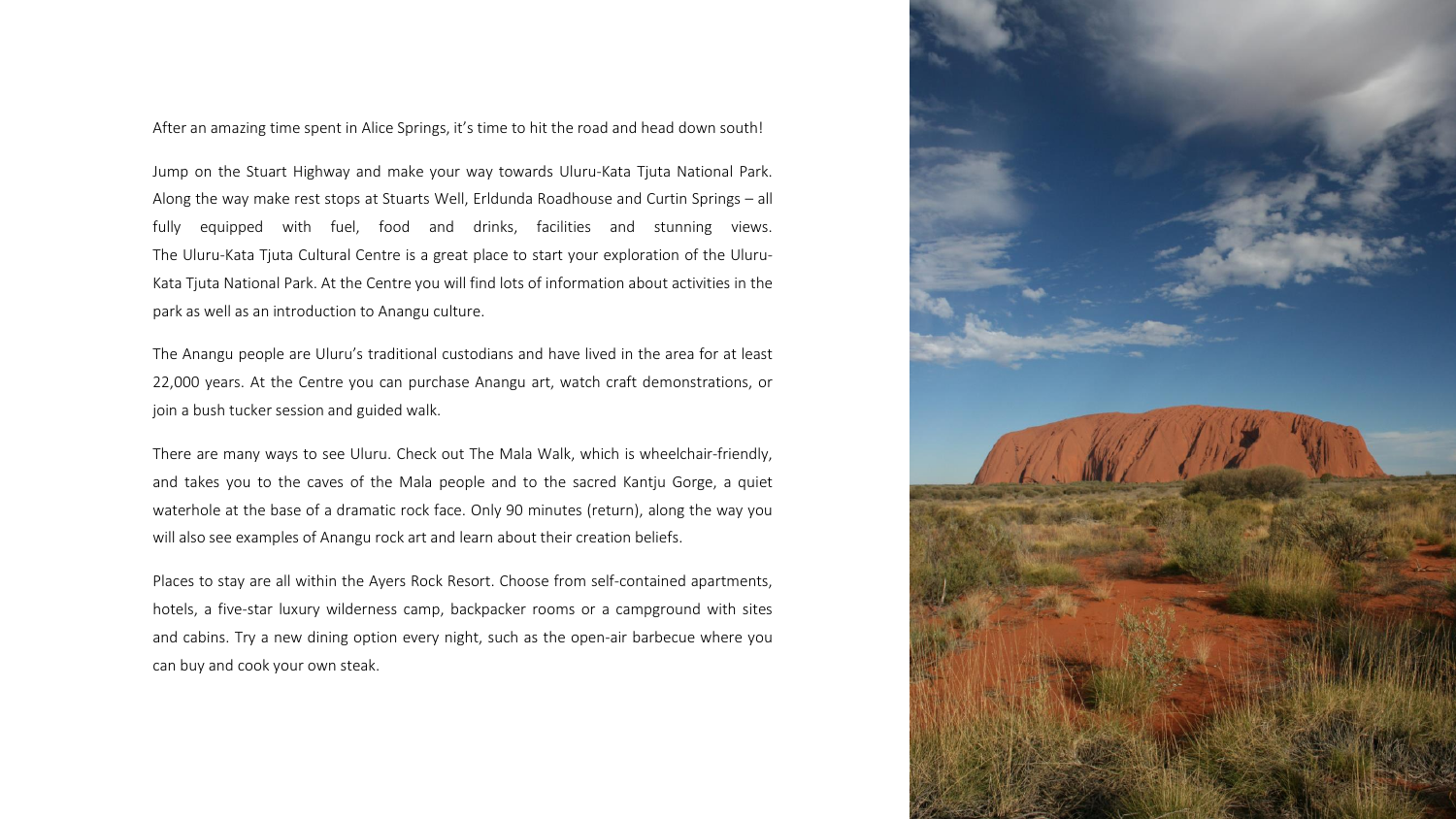

Wake up early the next day and make your way to the impressive Kata Tjuta (the Olgas), meaning 'many heads' and is a series of enormous rock domes that date back 500 million years. Find out just how ancient and imposing the domes are by tackling one of the two popular walking tracks. The Walpa Gorge Walk is an easy walk which takes approximately an hour return and follows a stream to a grove of flourishing spearwood. The famed Valley of the Winds walk is a moderately difficult 7.4-kilometre circuit which weaves through the immerse domes and treats you to spectacular views over the desert plains from its two lookout points. Spend the rest of the day partaking in the various activities on offer including camel rides, Segway tours, cultural tours, skydiving, motorcycle tours, cycling, helicopter tours and scenic flights.

Finish off the evening at the Sunset viewing area at either Uluru or Kata Tjuta and observe the sun go down over the spectacular Central Australian landscape.